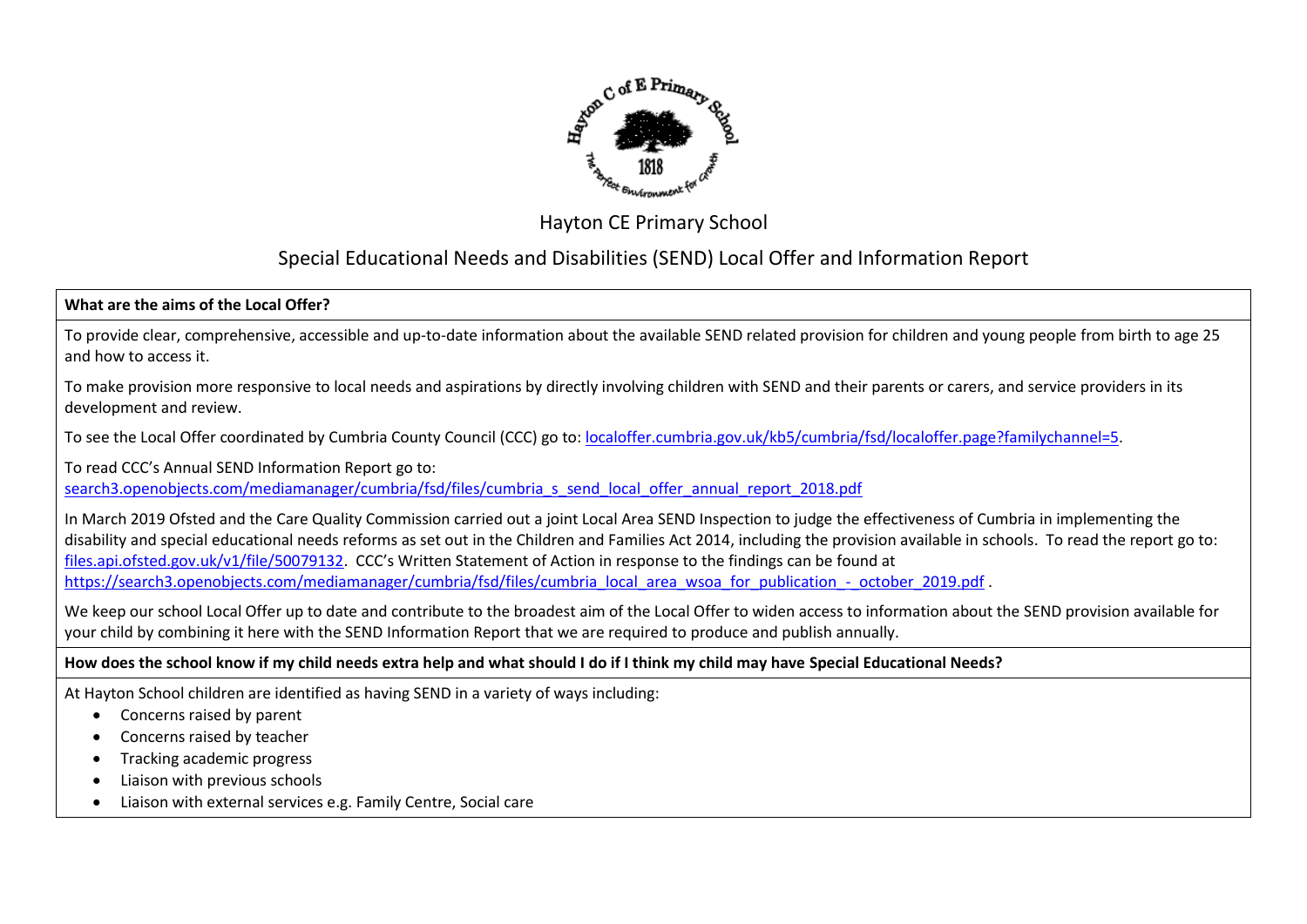• Health diagnosis through a GP, Paediatrician, Health Visitor

Raise concerns, in the first instance, with your child's class teacher. If you have done this and become increasingly concerned, please make an appointment to see our SENDCo Mrs Platton.

This school is committed to providing equal opportunities for all, regardless of race, faith, gender or capability across all aspects of school. We promote self and mutual respect and a caring and non-judgemental attitude throughout our school community.

## **Assessment and Identification of Needs**

Assessment is an ongoing core process throughout school and begins before a child even walks through our door thanks to the strong relationships we build with parents and the close links we have with other local nurseries. Parents are given opportunities to help us build a full picture of their child so we can work together to make their start at Hayton School as successful as possible.

Parents are informed of the views of the school and the support to be given, and are consulted on the way forward. We are committed to taking into account the views of both parents and children because we know how important it is to supporting the assessments and providing a more 'holistic' understanding of a child's needs.

At Nursery and Reception stage, we assess each pupil's current skills, abilities and levels of attainment on entry. All staff in the Early Years and Foundation Stage (EYFS) are highly trained and the Acting Head Teacher is a County Council moderator.

We aim to identify special educational needs early so we can support and assist progress as soon as concerns are raised. In identifying a child as needing SEN support the class teacher, working with the SENDCo, will carry out a clear analysis of the pupil's needs. A wide range of assessment strategies and tools will be used depending on what the need is. When a member of staff identifies a child with special educational needs the class teacher will provide interventions that are additional to or different from those provided as part of the school's usual differentiated curriculum.

This will be considered when:

- the attainment gap between the child and the child's peers is widening;
- the attainment is much less than that of the majority of peers;
- current progress is significantly less than the child's previous rate of progress;
- there is little progress or improvement in self-help, social or personal skills;
- there is little improvement and/or a deterioration in the pupil's behaviour/emotional state;
- there are sensory, physical, communication and/or interaction difficulties.

#### **What specialist services and expertise are available at or accessed by the school?**

This school provides support to pupils across the four areas of need as laid out in the SEND Code of Practice 2014:

- Communication and Interaction, for example Autistic Spectrum Disorder, Speech and Language Difficulties
- Cognition and Learning, for example Dyslexia, Dyscalculia and Dyspraxia
- Social, Emotional and Mental Health Difficulties, for example Attention Deficit Hyperactivity Disorder
- Sensory and/or Physical Needs, for example Visual Impairments, Hearing Impairments, Processing Difficulties, Epilepsy.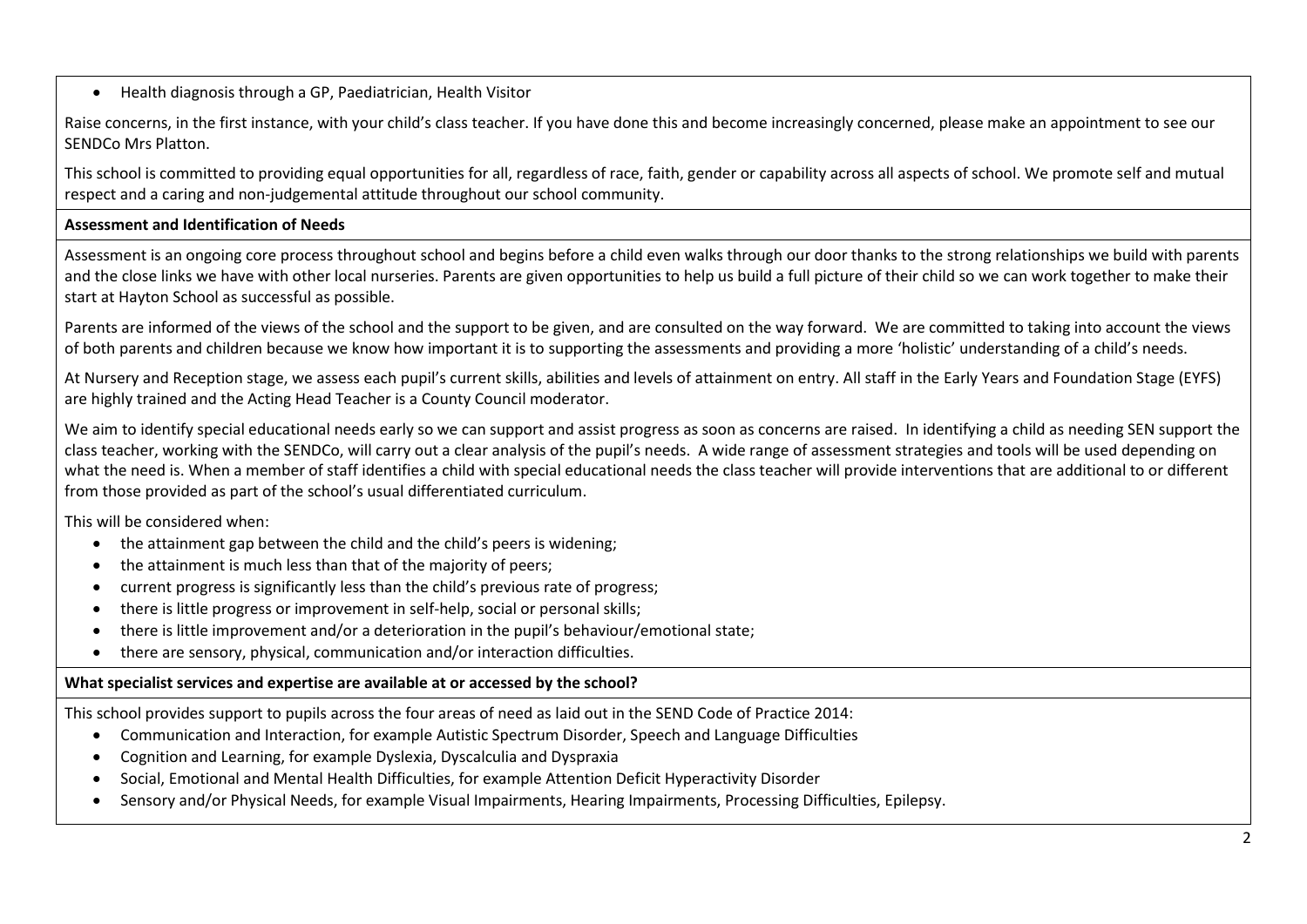Our Special Educational Needs and Disabilities Coordinator (SENDCo), Mrs Claire Platton, is a fully qualified teacher with experience in managing SEND.

Our school staff are trained in:

- Reading Intervention
- Maths Recovery
- Specialist programmes for Maths and Literacy support
- NSPLBA behaviour programme
- Autism
- Supporting Young People With Mental health Problems
- Youth Mental Health First Aid

If a child is having difficulties, or showing that they have specific needs that are greater than their peers, we automatically investigate ways to address those difficulties or meet those needs. With your consent we will involve other relevant specialist services. We work closely with any external agencies that we identify are relevant to meeting individual children's needs including:

- CCC support services like Educational Psychologists, SEND Teaching Support Team, School Nursing Service, Behaviour & Emotional Wellbeing Officers, Access & Inclusion Team
- Outreach schools and services such as local Alternative Education Providers
- Health professionals like the GP, Practice Nurse, Clinical Psychologist, Paediatrician, Speech & Language Therapist, Occupational Therapist, Physiotherapist, Child and Adolescent Mental Health Services (CAMHS)
- CCC Social Care services including the Locality Team, social workers, counselling services and therapists
- Others e.g. Police Community Support Officers, Safety Net, Cumbria Family Support, Barnardo's, NSPCC,

Regular meetings are held with support agencies and parents and children are kept informed of outcomes and next steps.

All children are included in all parts of the school curriculum and we strive to ensure all our school trips are just as inclusive. We have access to competent health & safety advice to help us plan a healthy, safe and enriching curriculum both on and off-site.

## **How will school staff support my child and how will the curriculum be matched to my child's needs?**

A suitable education programme will be planned through collaboration between the child's class teacher, designated teaching assistant, SENDCo and parents. Roles are organised to best meet the needs of individual children and the impact of any additional intervention is closely and carefully monitored to make sure there is a positive outcome.

Governors receive regular headline updates at full Governor Meetings, more specific information is dealt with at Teaching & Learning sub-committee meetings and there is a designated SEND Governor, Mrs Val Evans who meets regularly with our SENDCo.

In the classroom, the curriculum is differentiated for all children through ongoing teacher assessment that identifies any barriers to and the next steps in learning regardless of age. Differentiation takes a wide range of forms e.g. support, tailored tasks, small group work, 1:1 adult support, specialist schemes of work etc. We use the range of strategies that we identify will help us ensure your child is able to access the curriculum as fully as possible, and that our teaching meets their needs.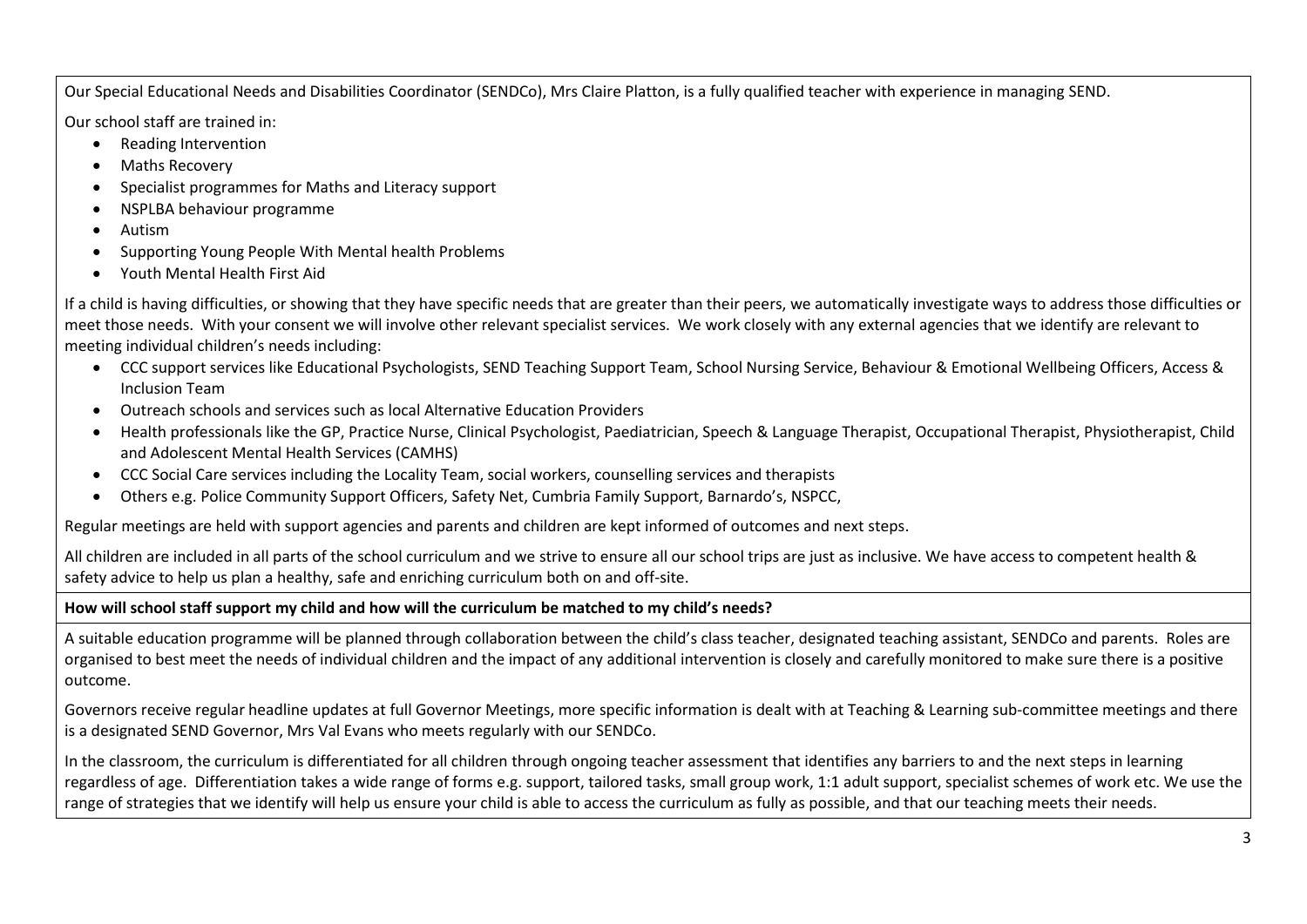#### **Resources and how they are allocated and matched to children's special educational needs?**

A range of materials are provided and distributed by school to assist children with difficulties related to SEND. Our experienced staff use their training, teacher assessments and a range of other professional tools and judgements to match resources to a child's needs, and manage and monitor their use to maximise impact. Specialist resources are provided where necessary to support individual children e.g. writing aids.

Regular pupil progress meetings identify new and ongoing needs and teaching assistants and resources are deployed appropriately.

## **Integration of Pupils with SEND and Access to the Curriculum**

The integration of pupils with Special Educational Needs is a high priority in the school. We will take all the steps we can, in consultation with parents, to enable children to participate in all areas of school life, including access to extra-curricular activities and school visits. The social integration of pupils is also vital and our school ethos is one in which all children are valued. We also seek to challenge negative perceptions and work hard to tackle bullying and discrimination, particularly towards those who might be seen as different, looking to break down those barriers in society.

If we find barriers to integration, each individual case will be examined and strategies developed to overcome them.

Teachers use a wide range of strategies to enable children to access all National Curriculum subjects and Religious Education. Work is matched to ability levels and where necessary support is given through individual/group support. The decision to support in class or withdraw is determined by the learning activity and the child's needs. Short withdrawal periods may be necessary to enable the child to meet their individual targets. The child's self-perception will be of paramount concern when considering withdrawal or 'in class support'.

#### **How will I know how my child is doing and how will Hayton School help me to support my child's learning?**

We recognise that the best outcomes for all children happen when parents and school work closely together so we have an open door policy to encourage this. If you are physically on school premises, you will find that teachers are easily accessible and are particularly visible at the end of the school day.

All children have a comprehensive 'home to school' diary at the beginning of each academic year detailing books read and homework set as well as achievements. This can also be used as a record of written dialogue between home and school particularly if you, the parent aren't able to personally bring your child to school or collect them.

Children are tracked closely, not only with regard to their academic achievement but also their social and emotional development through the wider curriculum in areas such as sport, music and outdoor learning as well as participation in extracurricular activities, the School Council etc.

We will provide you with a written pupil progress report before each parents evening once every term. These reports identify not only your child's performance against relevant National Curriculum expectations, but also 'effort attitude' as well as their academic achievement on a broader scale. You can discuss these reports at parent's evenings. If you are not able to attend, but still want to discuss your child's progress, please make an appointment to see your child's class teacher.

If your child has very specific needs, the targets we would like them to achieve are written on a form called an Individual Education Plan (IEP). The content of these are very personal to each child and are usually written by class teachers in collaboration with other staff who work with your child, the SENDCo, yourselves as parents and where appropriate, your child. In some cases, a professional from an external agency may also provide input.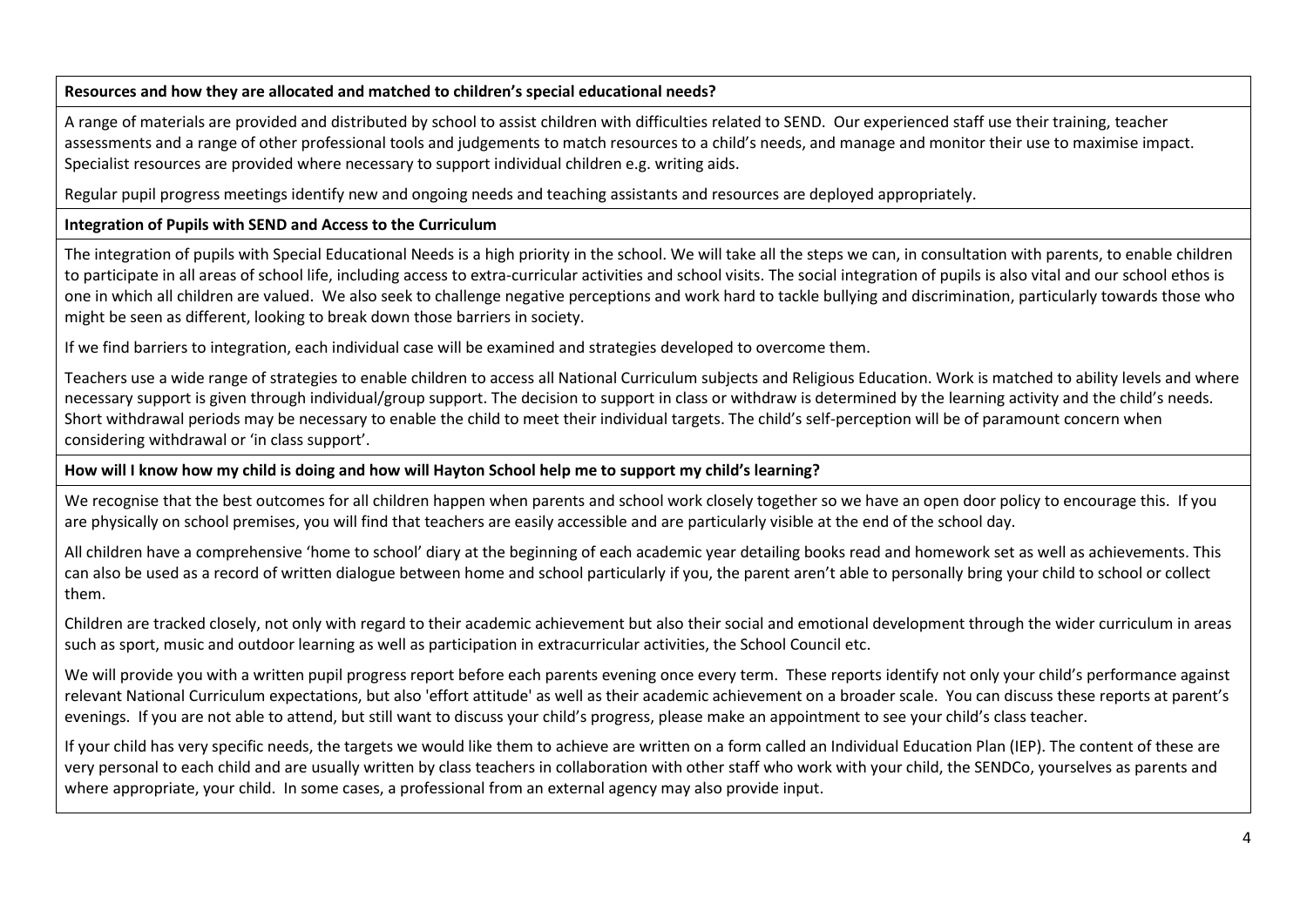If your child has specific needs identified by a statutory assessment, they will have an Education Health and Care Plan (EHCP) developed by the Local Authority in partnership with all other relevant agencies including us as the school providing the Education element of the Plan. There is a regular review process for all EHCPs and when we examine how we are performing our part in the Plan, we will also consider how the performance of any Health and Social Care elements in the Plan have impacted our performance and your child's progress.

## **What support will there be for my child's overall well-being?**

Positive relationship between staff and pupils are vital to the success of our school. Staff offer a range of pastoral and medical support to ensure a healthy and safe environment where good behaviour and care for others is fundamental. Behaviour management is carefully monitored and our system of rewards and sanctions is designed to be a strong and effective one where children develop an understanding of fairness and are encouraged to choose positive behaviours.

Several staff are trained in the National Programme for Specialist Leaders in Behaviour and Attendance (NSPLBA) so they can support all staff in de-escalating situations, working through conflict positively, and managing the more disruptive behaviours safely. Several staff, both teaching and non-teaching, have also received specialist behaviour training to manage behaviour positively.

The school environment is made as safe as possible and we positively challenge all antisocial or bullying behaviour, or harassment of anyone, whether pupil, staff or other member of our school community, because they have a special educational need or disability, or for any other reason.

The use of our class 'What's On My Mind' boxes, the reflective corners in every classroom, our regular Circle Time together, and an open school culture between adults and children, all allow children a 'voice' which is part of educating the whole child. There are weekly Personal Social and Health Education (PSHE) sessions with a specially trained member of staff as well as regular 'mindfulness' sessions also led by specially trained staff.

The level of outside agency work with regard to children's emotional and behavioural develop varies according to need, but we have liaised with outside organisations in the past who have helped provide specialist education or training to children and their families where appropriate.

## **Medical provision at Hayton School.**

All our staff have received basic awareness training in recognising and managing the four most common medical conditions any school might expect to deal with: asthma, anaphylaxis (severe allergic reaction), diabetes, and epilepsy. Some staff have also received specialist training in diabetes and have experience managing it successfully.

All our staff that administer medicines have received enough training to ensure they can follow school procedures, do it safely and keep good records.

If your child has an ongoing medical condition, we will develop an Individual Healthcare Plan (IHCP) with you and any relevant medical professionals like the school nurse, the community/asthma/diabetes nurse, your child's consultant or GP etc. Developing the IHCP helps us understand the condition, how it affects your child, what we need to do to manage the condition to maximise their chances to be well and get a good education, and what adjustments we might need to make to activities or the environment. Appropriate training will be sought for our staff if we need to administer certain kinds of medicines (Auto-Injector Devices etc.) or some medical procedures at school. We will review your child's IHCP at least annually and will consult and update you on any significant changes.

We will only give your child a medicine at school when it is in accordance with our [Supporting Pupils with Medical Conditions](https://www.hayton.cumbria.sch.uk/uploads/1934/Supporting_Pupils_with_Medical_Conditions.pdf.html) and you have completed and signed form C1 as well as provided the medicine in its original container with its instructions or prescription directions.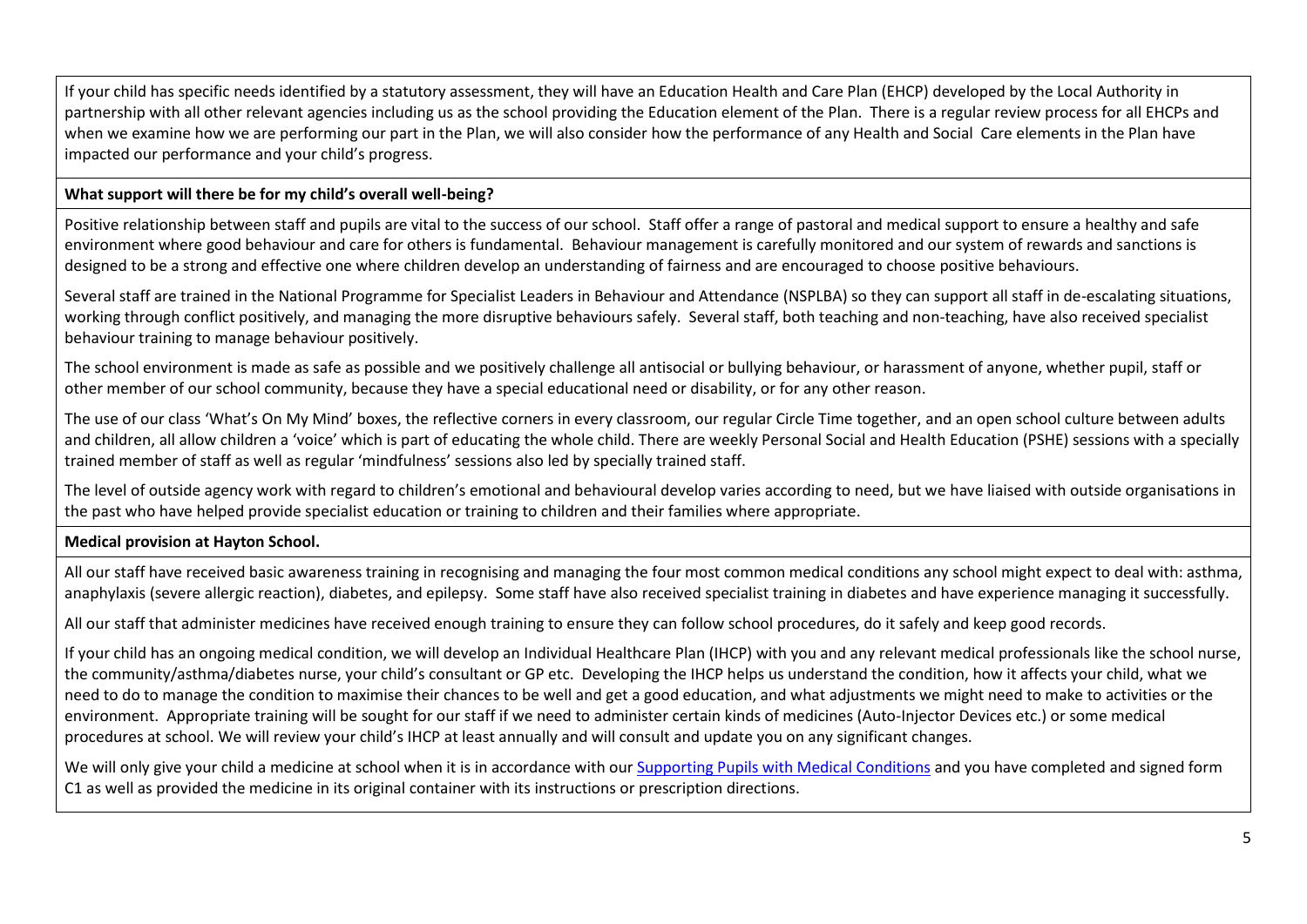To manage children's health well we value above everything else our open dialogue with parents and involved professionals. We know how vital it is to building trust with our families which enables us to care for your child as you would want us to.

#### **How accessible is the setting environment?**

Hayton School is mainly wheelchair accessible and there is a disabled lift from the main building to the EYFS room. Much of the outside area is flat and any areas that aren't, have been landscaped to incorporate slopes so there are no steps.

There is a disabled toilet and changing facility.

#### **How will Hayton School prepare and support my child to join school or to transfer to a new school or the next stage of education and life?**

When a child prepares for any transition to or from our school we provide opportunities to make this as easy and child/family friendly as possible.

When children join Hayton School we seek information from any education or care setting they are transitioning from and provide opportunities for the child and family to meet us before the proposed start date. We pay particular attention to information about any SEND and we start planning how to meet those needs before a child arrives. For example, we might get in touch to say we have identified a support service your child already receives at their current school and ask your consent to refer them to our local service provider so we can match that provision and avoid delays or gaps when they start school with us.

When your child is ready to move on from primary to secondary school we are very proactive in our range of practices to help with transition. Detailed pastoral and academic information about each child is provided to the new school. We also collaborate closely with the secondary schools our pupils want to go to and other local 'feeder' primary schools whose pupils also want to go there to create a wide range of opportunities for your child to meet their future peers, including a variety of off-site transition events to support this important move.

If your child has SEND, or is especially anxious about transitioning, or might benefit in some other way from taking part, we have a programme available to Year 6 pupils where your child can attend 5 half day sessions at their chosen secondary school fully supported.

#### **How is the decision made about what type and how much support my child will receive?**

Decisions are made collaboratively between school and home and when appropriate, outside agencies e.g. Specialist Advisory Teachers (SEND Teaching Support Team (TST)), Educational Psychologists, Behaviour & Emotional Wellbeing Officers, legal services, health & safety advisors, medical services etc.).

Allocation of support and types of intervention for your child will also involve discussions with you as parents.

We can judge if the support has had an impact by tracking and reviewing targets on IEPs and ensuring they are being met; by monitoring progress against national age related expectations and seeing the gap narrow; and through feedback from you and your child. For the majority of pupils, having an IEP is a temporary part of their school life, and they should then be able to achieve their potential through the direct impact of our quality first teaching.